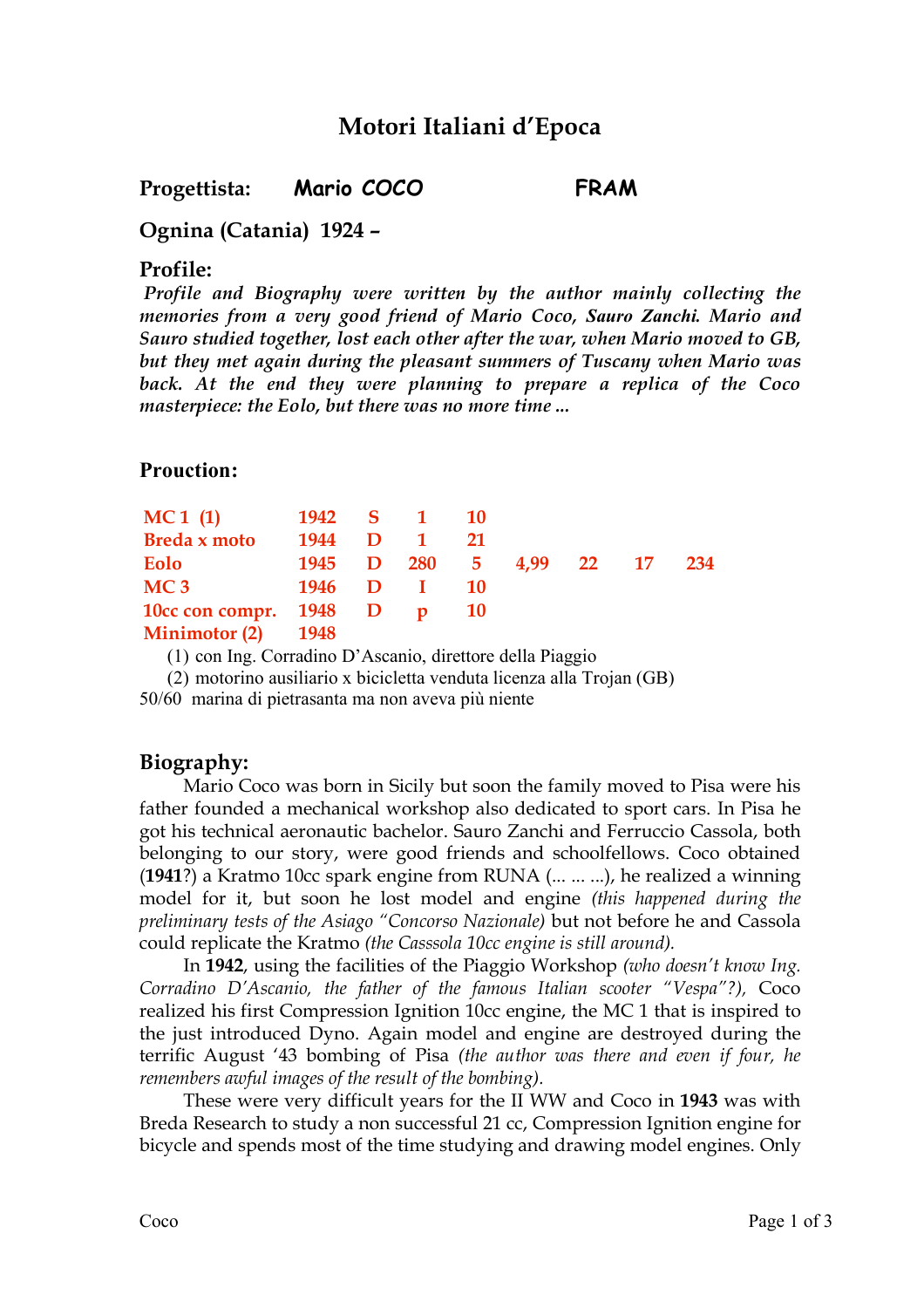at the end of the war Coco works in Sesto Calende (Varese) where he starts series production of his most famous engine: Eolo 5 cc C.I.

The Eolo was a very special engine, it was produced (**1944**) in only 280 units because the owner of the workshop working for Coco was shouted as a consequence of disagreement between political parties.

*(to be continued)*

### **Coco a Pisa Sauro al Nord**

L'Eolo è un motore molto interessante che fu il prodotto giovanile di un progettista meccanico di prim'ordine. Si chiamava Mario Coco, era nato a Pisa dove il padre che era della provincia di Catania aveva fondato un'officina in cui si facevano pure elaborazioni automobilistiche. L'Eolo sopravvive in Italia nell'unico esemplare bellissimo che possiede Ninetto. Mario Coco che Zanchi conosceva bene è mancato da pochi anni.

### **Fonti:**

- **F. Galè - Old Timers Gazette - Motori d'Epoca (Ilario Biagi – Mario Perrone) in Modellistica - giu 87**
- **contatti con Sauro Zanchi e Ing. Sartori**